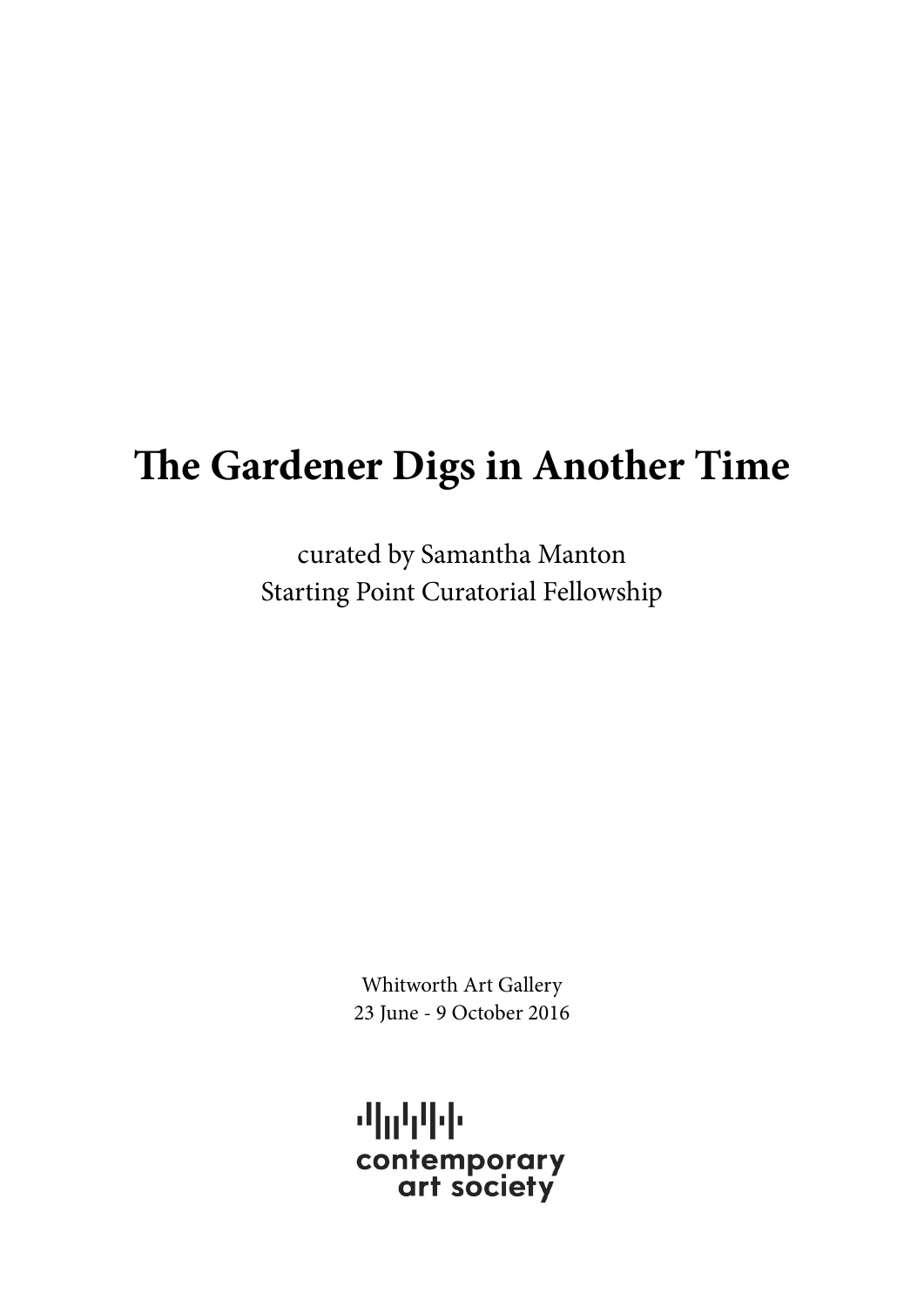This essay accompanies the Collections Centre exhibition *The Gardener Digs in Another Time*, which brings together works from the Whitworth Art Gallery's rich collection of historic, modern and contemporary art to reflect upon the use of the garden in visual culture as a vehicle for utopian thought and emblem for an ideal society.

## *The garden is the smallest parcel of the world and then it is the totality of the world.* **1**

In his seminal text *Of Other Spaces*, 1967, Michel Foucault described the garden as universalizing in nature, identifying it as an age-old 'heterotopia' able to bring together a range of contradictory endeavors. It is a place that combines production with leisure, utility with beauty, labour with contemplation, and profit and pleasure. Within it, new foliage and flowers thrive in abundance, whilst others crumble and rot into the earth; things come into being, others cease to exist. Moreover, as exuberant new branches climb to the sky, so do parasitic outgrowths and troublesome weeds. By virtue of these compelling contradictions, the garden is rife with microcosmic potential and has thus offered up fertile imagery for many artists throughout history as a setting for launching moral criticism and imagining an alternative world.

As a place where physical labour and aesthetic labour converge- and where pleasure and profit are sought in equal measure- the garden has held great symbolic weight within the rhetoric of socialism, particularly throughout the late nineteenth century around the time of the Whitworth's founding. In the visual and literary outputs of William Morris and Walter Crane- artists who feature prominently in the Gallery's collection- the garden was a recurrent theme. Offering up a framework for both figurative and abstracted plant motifs, the subject enabled the production of two distinct visual languages employed to support the two mens' ardent socialist agendas.

In the years since the Industrial Revolution, Victorian Britain had seen an extreme imbalance in wealth distribution. The resultant 'brutalization' of the working classes- as described by Morris- gave rise to socialism in Britain, calling for equality for all. Founding the Socialist League in 1884, Morris began to envision a pre-industrial Edenic idyll, in which communities united by a shared purpose would be prioritised over class systems and corporate hierarchies. This utopian world was articulated through graphic, wallpaper and furnishing design, as well as various literary offerings. Morris's views on work-satisfaction, the environment, equality and gender roles permeated all aspects of his creativity, fuelling aspirations to democratize good design and the manufacturing processes serving to produce it.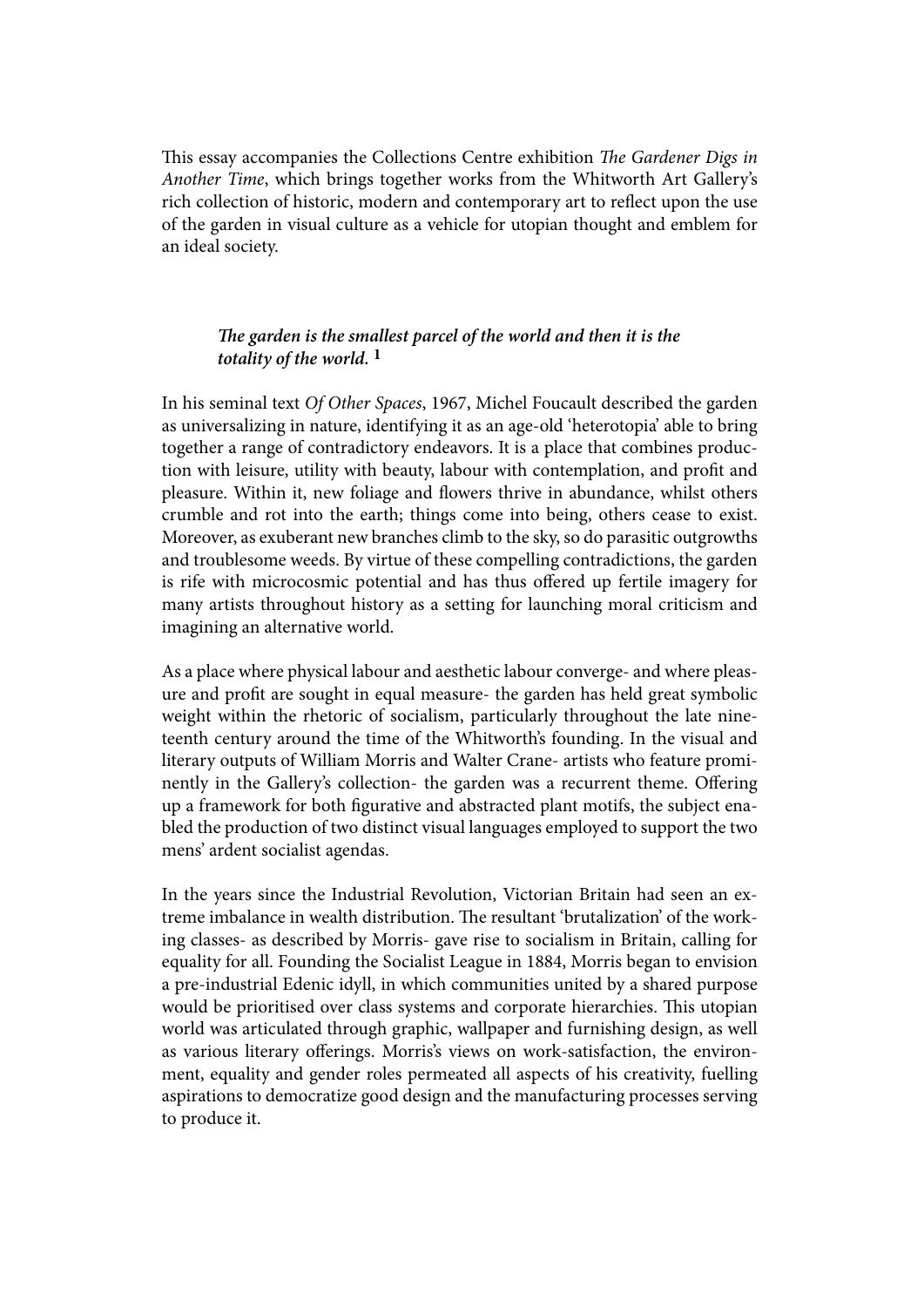In the eyes of the Arts and Crafts founder, the ever-gratifying workings of nature were held counter to the supremacy of competitive commerce and the conflation of wealth with wasteful luxury. Engagement with the earth- 'useful toil'- was seen as a potential antidote to the alienation of workers from the 'fruits of their labour' as induced by vast industrialisation. Though often 'uphill work', the garden for William Morris was a place in which all people could generate natural plenty and pleasure.

### *Wealth is what Nature gives us and what a reasonable man can make out of the gifts of Nature for his reasonable use.* **2**

Morris avoided naturalistic observation in the creation of his designs, instead commanding natural plant forms into stylized, repetitive and symmetrical patterns. His ambition was to celebrate the abundance and vitality of nature, whilst simultaneously endowing it with a sense of collective order. Contemporary artist David Mabb's appropriation of Morris's work dramatically highlights how highly schematized Morris's representations of nature were. In *Morris Trellis- Stepanova Optical*, Mabb overlaid and interwove Morris's Trellis with an exemplary work of the Soviet Constructivist aesthetic born of similarly utopian motivations in the early twentieth century. Interrupted by the abstract composition of Varvara Stepanova, the decorative guise of Morris's trellis is sobered to reveal the contrived nature of its composition.



David Mabb, *Morris Trellis - Stepanova Optical*, 2003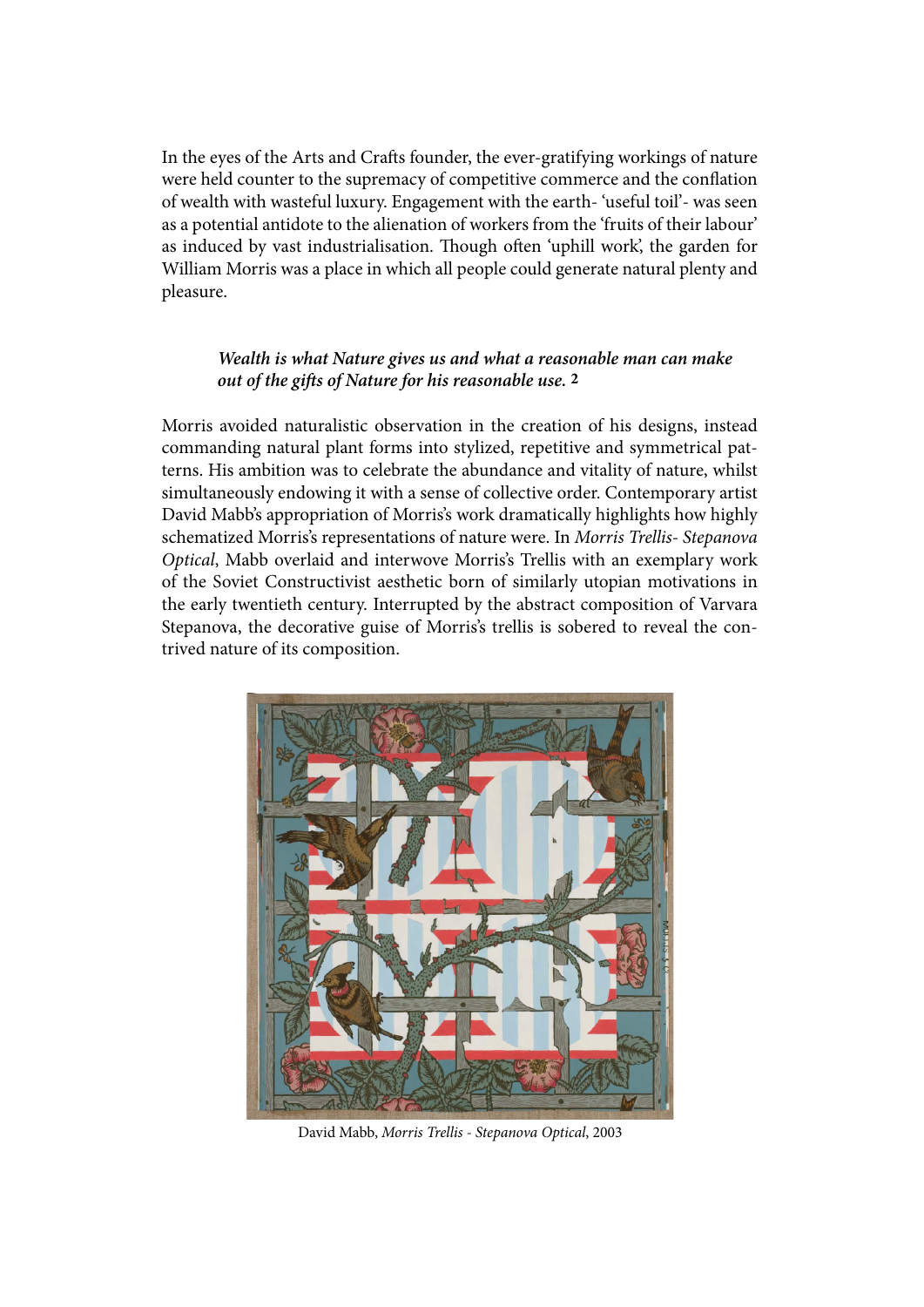Easily recognizable yet never directly imitated, tendrils and flowers are intricately woven across the surfaces of Morris's wallpapers. Delicate stems reach harmoniously upwards in a shared pursuit to advance against the forces of gravity. Their cooperative, skyward thrust- described by Caroline Arscott as a 'fictional physics of specimens'**3**- advocates the unity of co-dependent living elements and their collective strength. Drawing parallels between humanity and the natural world, Morris uses the abundant garden as a metaphor for the integrity of men and women, of their relations to one another, and their plight for social order and transformation.

A long-time acquaintance and supporter of Morris, it was not long before Walter Crane formally announced his allegiance to socialism and joined the Socialist League. Crane also allowed his political ideologies to penetrate public life via designs for pamphlets, invitations, letterheads and magazine covers for a number of socialist groups, but also through illustrated children's books. Despite kindred aims to represent social solidarity and encourage improved quality of life, Crane's artistic employment of plant life was very different to that of Morris. Figurative and emblematic motifs- as drawn from a variety of historical and biblical sources- were favoured over the abstract and formalized. In *A Floral Fantasy in an Old English Garden* Crane depicts himself being led through an enclosed garden by a fairy wearing a 'cap of liberty' or 'bonnet rouge'. A widely known symbol of revolutionary ideals of liberty, equality and fraternity, the cap features prominently in Crane's work. Throughout the garden, Crane encounters a series of human characters dressed in elaborate costumes of petals, tendrils and leaves, each personifying a different plant or flower. These imaginary figures were devised to collectively epitomize the nobility of labour and demonstrate a just and happy society deeply connected to nature. The enchantment of the garden setting, and this 'flowering' of humankind, served to condemn the greed and unjust social order of the world beyond it. Furthermore, the inhabitants' jubilation over the arrival of springtime articulated a vision of hope and renewal.

This utopian vision of the garden is also seen in the more overtly political of Crane's works such as *The Worker's Maypole* and *A Garland for May Day*. In these cartoons of 1894 and 1895, Persephone- the goddess of spring- stands proud amongst the flowers and foliage, bearing banners emblazoned with socialist goals. Crane additionally drew upon the biblical motif of the Tree of Knowledge. In his design for the prospectus of the International School, founded in 1892 by the anarchist Communard Louise Michel, a woman wearing the cap of liberty chaperons a group of children reaching for fruits of the tree and sharing them amongst one another. Marx's motto 'From each according to his capacity, to each according to his needs' accompanies the image. Reappearing in many of his works, for Crane the orange tree represented the thirst for knowledge and opportunity for self-betterment he felt all citizens should be afforded.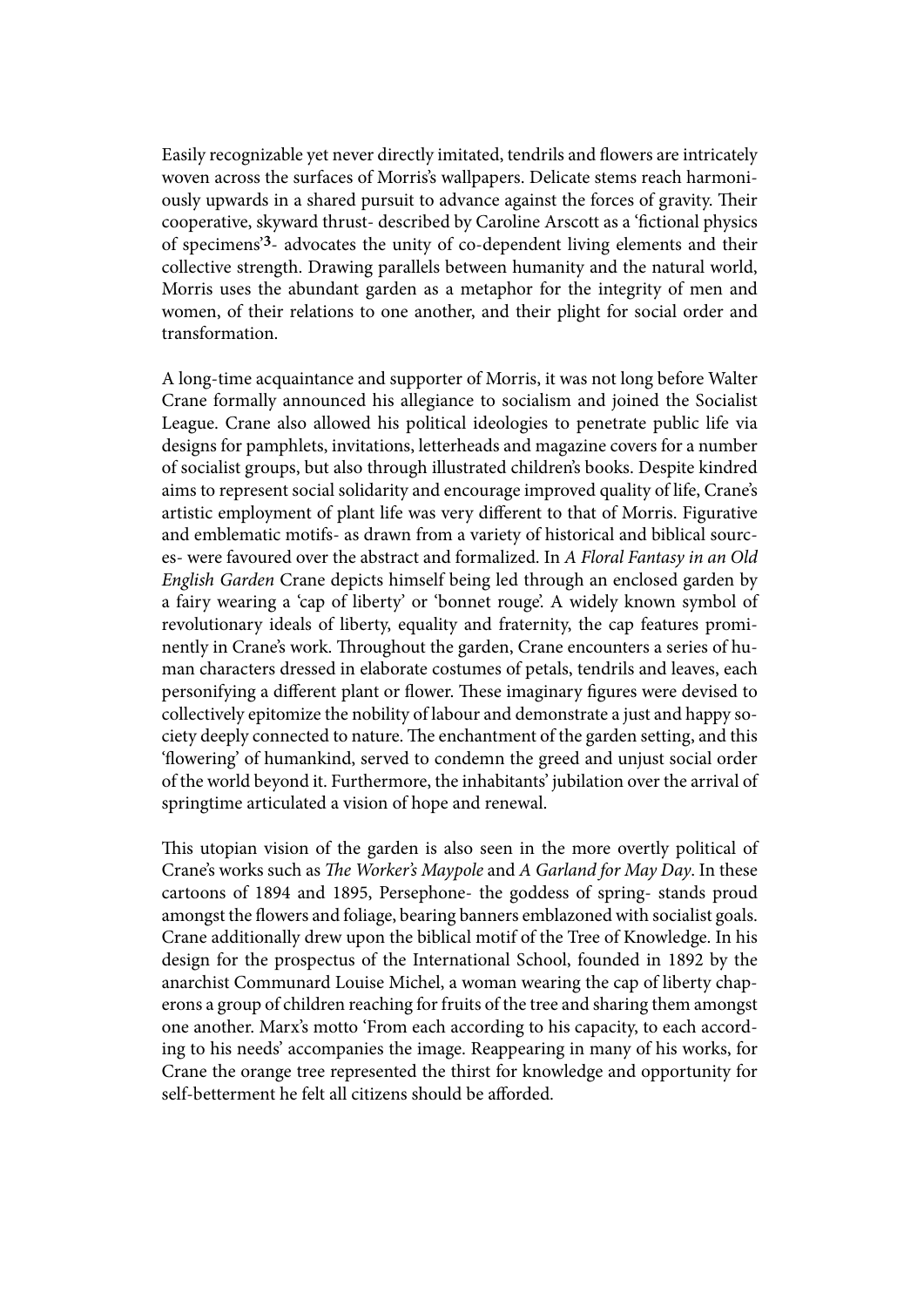

### *The Fairy Queen of the Fairy Garden* **4**

In his classic novel *News from Nowhere,* 1980, William Morris presents an ideal vision of future Britain as 'a garden, where nothing is wasted and nothing is spoilt', where citizens share resources and live happily in the absence of monetary and class systems. Just as Crane is led through the fictive garden of *A Floral Fantasy*  by an enchanting fairy, Morris's protagonist William Guest journeys through the Arcadian landscape of 'Nowhere' as lured by the beguiling Ellen, a character who is frequently referred to as 'the fairy queen of the fairy garden'. Regularly drawn to fairy tales in his creative pursuits, Crane believed such creatures were able to embody universal truth and eternal goodness. In *News From Nowhere*, Morris uses the notional presence of the 'fairy queen' as a literary devise, allowing him to more explicitly portray the enhanced relationship between humanity and nature found within his utopian idyll.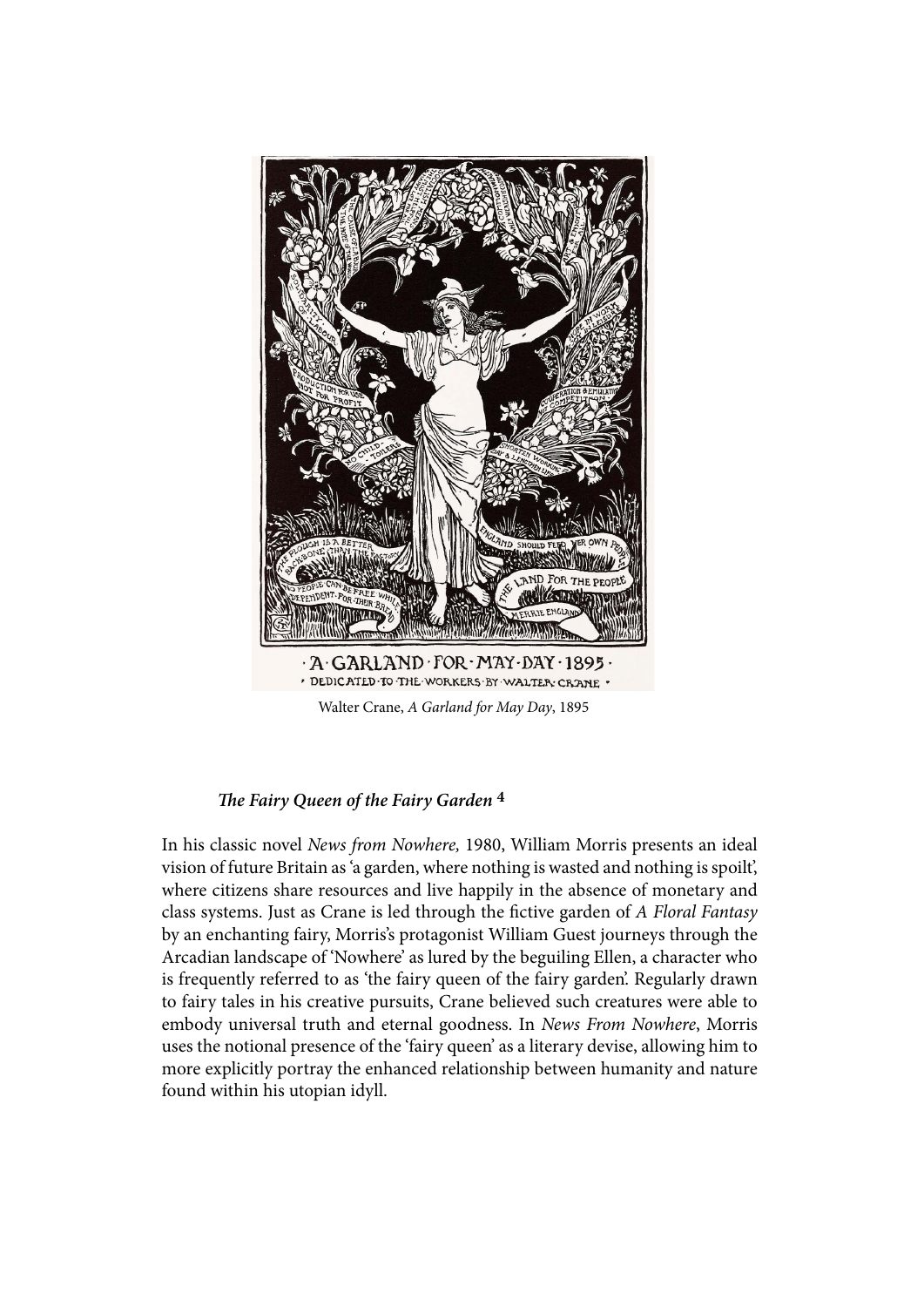Almost a century later the garden fairy began to appear in the work of British pop artist Peter Blake. In a mission to emulate the craft guild of Morris and seek solace and inspiration from unspoilt time and place, Blake moved out of London to the countryside in 1975 and founded British art group the Brotherhood of Ruralists. The group focused on evocating mystical responses to their rural surroundings through art, in opposition to the commercial imagery they believed had devoured urban life. During this time, Blake began to paint imaginary portraits of otherworldly 'flower fairies' including the characters Titania and Oberon (King and Queen of the Fairies). The figures were not painted as mythical or nostalgic visions, but as disquieting beings poised to question morality and to affirm humanity's affinity with nature. Blake declared his genuine belief in the existence of fairies as a conscious shift in his psyche and general approach to the world. Even on his return to city life, the artist facetiously reaffirmed his belief with his painting 'I may not be a Ruralist anymore, but this morning I saw a Fairy in my garden in Chiswick.'

### *What is your gardening news?* **5**

Crane likened the role of the artist to that of the gardener, moving minerals from one place to another- one with a shovel, the other with a brush. Throughout the early twentieth century a group of British artists came to develop great botanical expertise and gardening knowledge alongside their artistic endeavors, their gardens becoming principle sources of inspiration. Throughout the depressionwrought inter-war period of the 1920s and 1930s a well-cultivated garden plot indicated a positive and progressive work ethic and frugal living in a time of economic hardship; they had become a signifiers of dignity, self-reliance and integrity.

Edward Bawden and Charles Mahoney- who regularly exchanged plants, seeds and gardening news with one another- were attracted, like Morris, to the transformative energy of nature, and considered the garden a prime source of optimism and regeneration. Mahoney's approach to harnessing this was distinctly democratic, his own garden plot having been described as an 'Eden' in which weeds, cabbages and sunflowers were treated with equal love and respect. Plants dismissed by most gardeners were prized as 'lilies of the field' by the artist, who strove to promote the beauty found in the most commonplace of settings, not least the ordinary suburban back-garden. Such spaces were also a great source of inspiration for Spencer Gore, who painted a number of back-yards, favouring the vertiginous vantage point of the house's first floor window. For him, this was a place to witness key scenes of modern life and appreciate nature's almost merciless ability to prosper despite the dense and polluted environment of Edwardian London.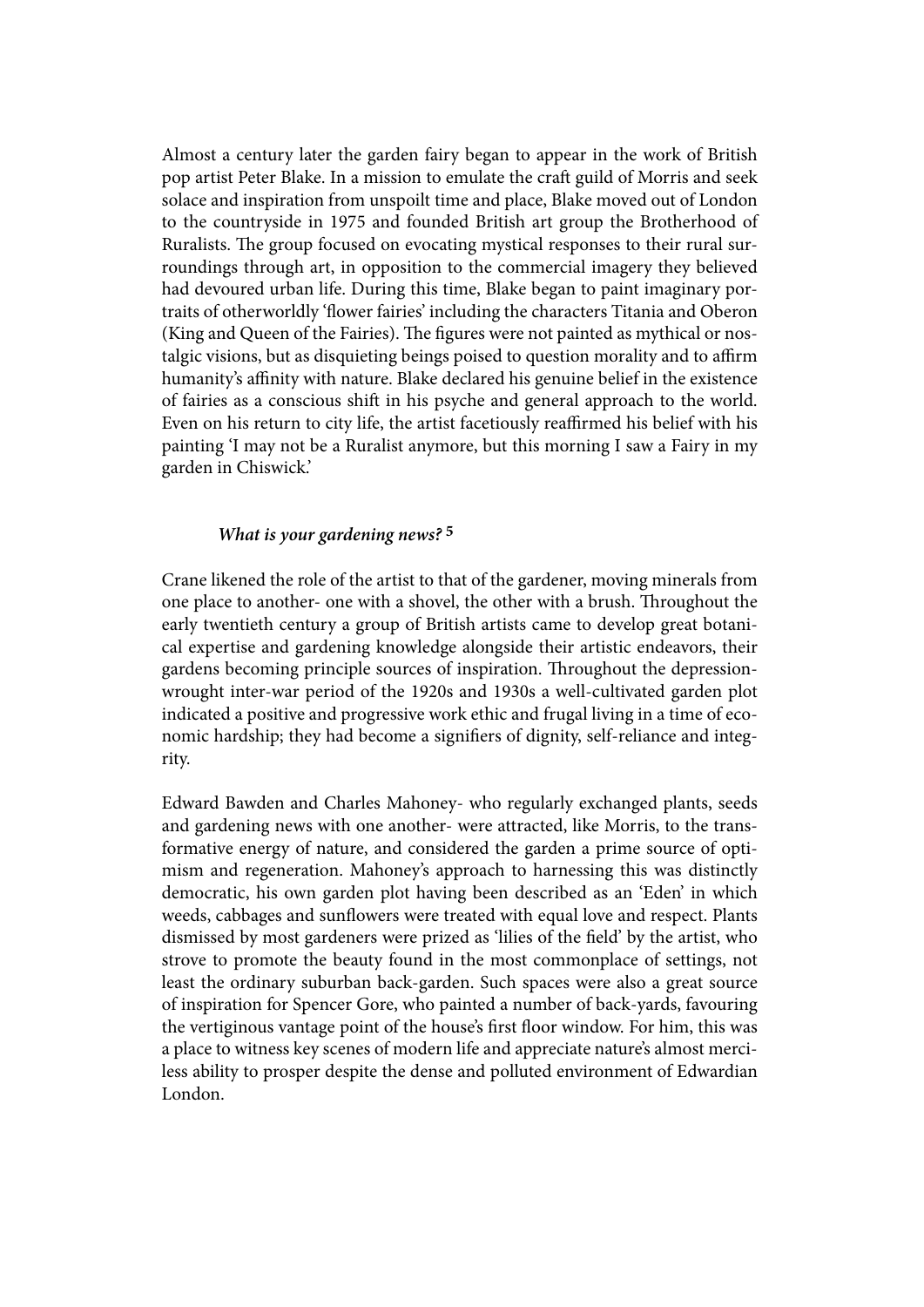John Nash became a leading figure in this new generation of artist-gardeners, having formed close friendships with noted horticulturalists of the time. Through concurrent drawing and gardening activities he too strove to celebrate the robust nature of plants, focusing on the more sinister of garden inhabitants and taking pride and pleasure in the viscous capabilities of poisonous species he acquired such as foxglove and herb paris. He and Gore, who were both affiliated with the post-impressionist Camden Town Group, relished on the darker, more ominous aspects of the garden enclosure, subverting the romantic visions of nature championed by the Arts and Crafts movement and its harbinger John Ruskin. Their depictions responded to and reflected a time of austerity and endurance by exposing the potential for strength even in the most oppressive of environments.

### *The Gardener Digs in Another Time...* **6**

Located on a bank of shingle in Dungeness, Kent, the garden of filmmaker and artist Derek Jarman- who is presented as *The Gardener* by Michael Clark in the Portraits Gallery at the Whitworth- was pioneering in its desolate beauty and response to oppression. Jarman's deep desire to cultivate a piece of overlooked and inhospitable land grew out of an immense period of personal strife in which he



Michael Clark, *The Gardener*, 1993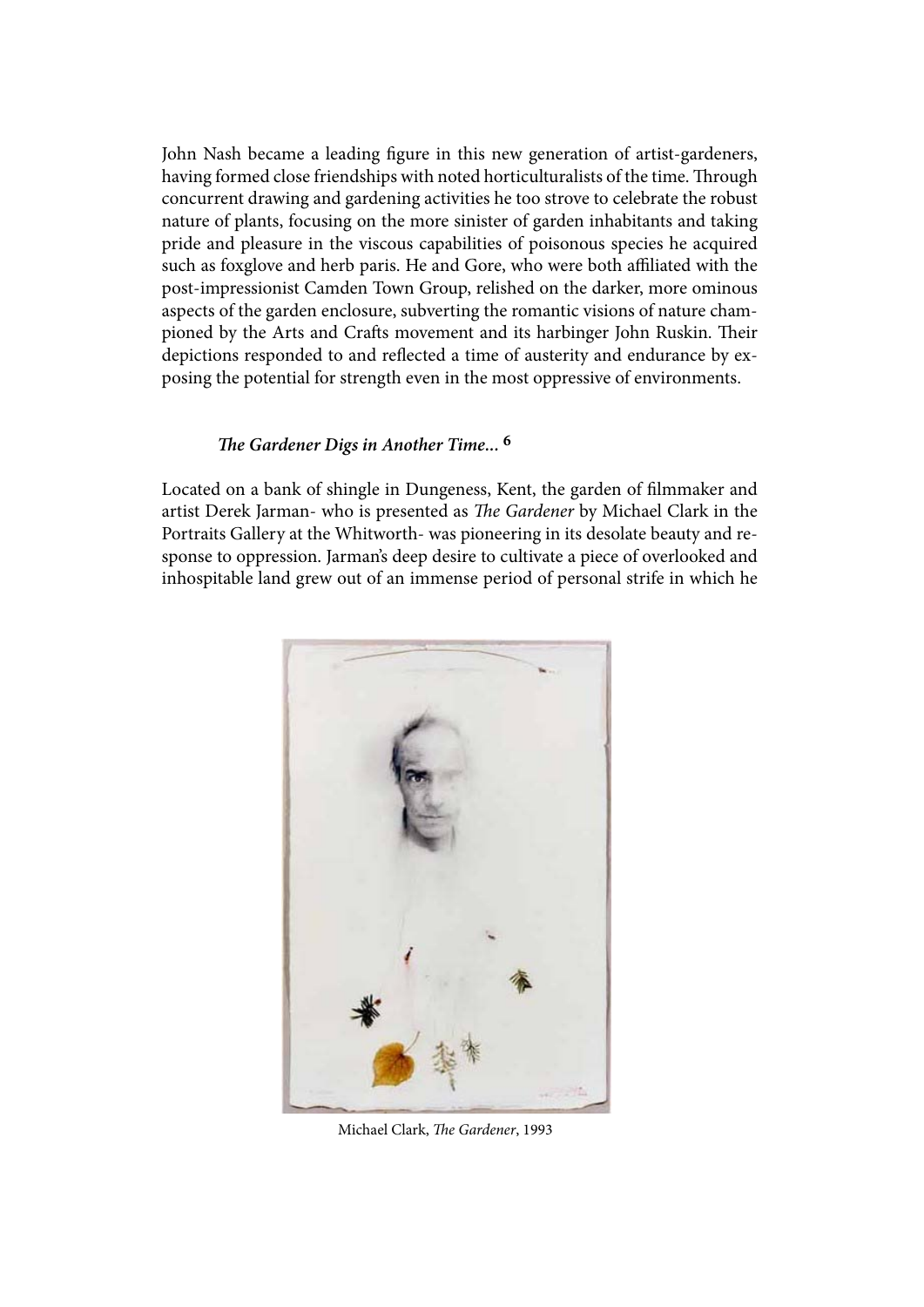battled with AIDS and boldly campaigned for gay rights and social justice. The garden- developed through adversity between 1987 and his death seven years later- also provided the artist with an ideal setting for his film The Last of England, which dealt with the social and sexual inequalities he felt were generated under Thatcher's government. In his book *Modern Nature*, Jarman described the suspension of time he felt amongst his ravaged garden, proposing 'the gardener digs in another time, without past or future, beginning or end'. For him, it was a temporal, liberating place- a sanctuary free of capitalist constructs of time and space, where alternate realities could be imagined.

In 2002, following four major installations made as commentary to consumerism, contemporary society and the commodification of art, Michael Landy made a series of intricate etchings of common weeds. The meticulous draftsmanship used recalls that of botanical illustrations and celebrates each specimen's individuality and delicacy. The humble status of overlooked and unwanted vegetation if elevated, calling to attention the resilience and proliferation of such plants within harsh and hostile urban landscapes. A century prior to this, William Morris called for a 'burning up of the gathered weeds, so that the field may bear more abundantly' **7**  in his work, whilst in Walter Crane's *Floral Fantasy* villainous weeds threaten the established order of the garden and so are eliminated by the character of 'Time'. This act of destruction was considered a necessary part of humankind's 'useful work' in progressing towards a better life. In Landy's series *Nourishment,* the lowly weed is appropriated rather differently, as a sign of neglect and as a metaphor for those living at the margins of economic life. Like the ravaged plants of Jarman's garden, the plants stand in for the urban underclasses, marginalized yet striving to survive and prosper in spite of inhospitable conditions and a society programmed to ignore, alienate and denounce the disadvantaged.

Many other artists have approached the garden and its role obliquely, capturing the incidental manifestations of nature to present a bleak and disillusioned view of contemporary British life. Concerning himself with the mass-produced and mass-mediated modern world, Patrick Caulfield is known for his rigorous simplification of everyday objects into pictorial emblems of suburban domesticity. Occasionally the outside world of the garden interrupts his uninhabited interiors via a window, but in *Ruins* and *Garden with Pines*, the flattened compositions venture fully beyond the exterior walls. The first shows vividly coloured blades of grass lurking amongst dull grey masonry rubble, whilst the latter depicts copious tangled pine branches as spied from behind an imposing man-made barrier. Though human presence is absent it is certainly palpable, along with the ominous tension it sustains with the natural environment. Lynn Setterington also draws upon the everyday to highlight such tensions, exploring the disconnection between people and the utilitarian potential of the land. Reflecting on her interest in allotment gardening and 'grow-your-own' culture, *Sowing Seed* presents a visual inventory of gardening paraphernalia, including seed packets, a hose,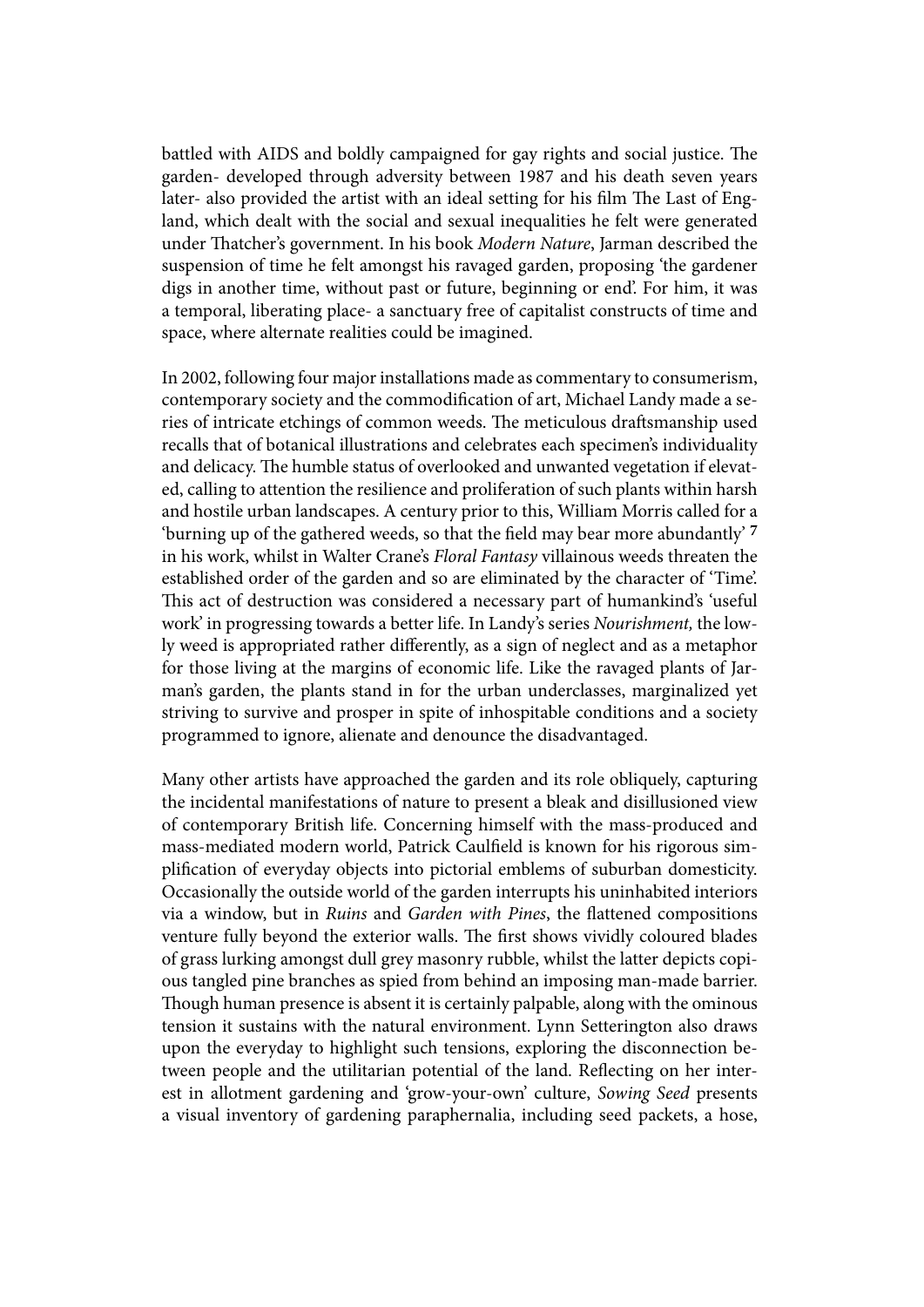gloves, tools and a watering can, embroidered onto the surface of a cotton quilt. In the production of quilts, Setterington alludes to human needs and desires, and the significance (or lack thereof) of the pictured items within contemporary life. Community focused, socially-engaged projects- including some in partnership with local garden centres- have provided Setterington with a platform for posing questions about consumerism and prevailing materialistic culture, not least society's reliance on supermarkets and the power the capitalist system has in deciding whether nature's offerings are marketable or not. Like Mahoney, Nash and Landy, the allegory of the garden offers a way in which to champion the underdog.

Setterington's chosen medium of the embroidered quilt refers more specifically to the concerns and lives of women within society- something that William Morris had concerned himself at the end of the nineteenth century. On the issue of women's oppression at the end of the nineteenth century Morris wrote in the Socialist League manifesto that he 'did not consider a man a socialist at all who is not prepared to admit the equality of women.' With the same values as Morris with regards to women's empowerment, as well as the democratization of good design, designer Joyce Clissold set up the textile printing workshop 'Footprints' in 1925. This successful business venture encouraged a collaborative way of working and employed a predominantly female workforce. It was the total involvement in designing and making processes- as well as its aims to provide secure training and employment opportunities for young women, which set Footprints apart from the mass-manufacturing businesses which Morris had so often condemned. Clissold's woodblock-printed commemorative scarf *Festival of Women*, 1957- produced for the event which encouraged woman to take up careers in industry, engineering and science- shows the Greek Goddess Athena, patron of wisdom, skills, arts and industry, bordered by images of togetherness and celebration within a garden setting.

The creative pursuits of pioneering female textile designer Lucienne Day were also inspired by Morris' visionary socialism and were hugely influenced by notions of public service and the affordability of good design for ordinary working people. Her breakthrough design *Calyx* was created for the Labour government's post-war regenerative project the Festival of Britain in 1951. The implied message of regrowth and optimism for a country recovering from war was the result of her innovative use of plant motifs, which she took both from botany and the terracegarden she cultivated at home. Combining the Arts and Crafts tradition of using plant forms to decorative effect with the abstract concerns of international contemporary art at the time, Day pioneered in pattern design and gained visibility in the hugely male-dominated profession of textile production. As in Morris's design's, Day's natural forms are abstracted and stylized, grouped and repeated across the surfaces of fabric. There is, however, something almost anthropomorphic about these depictions of stems and flower heads, as if combining Morris's formulated abstraction with the character-based aesthetic of Crane.